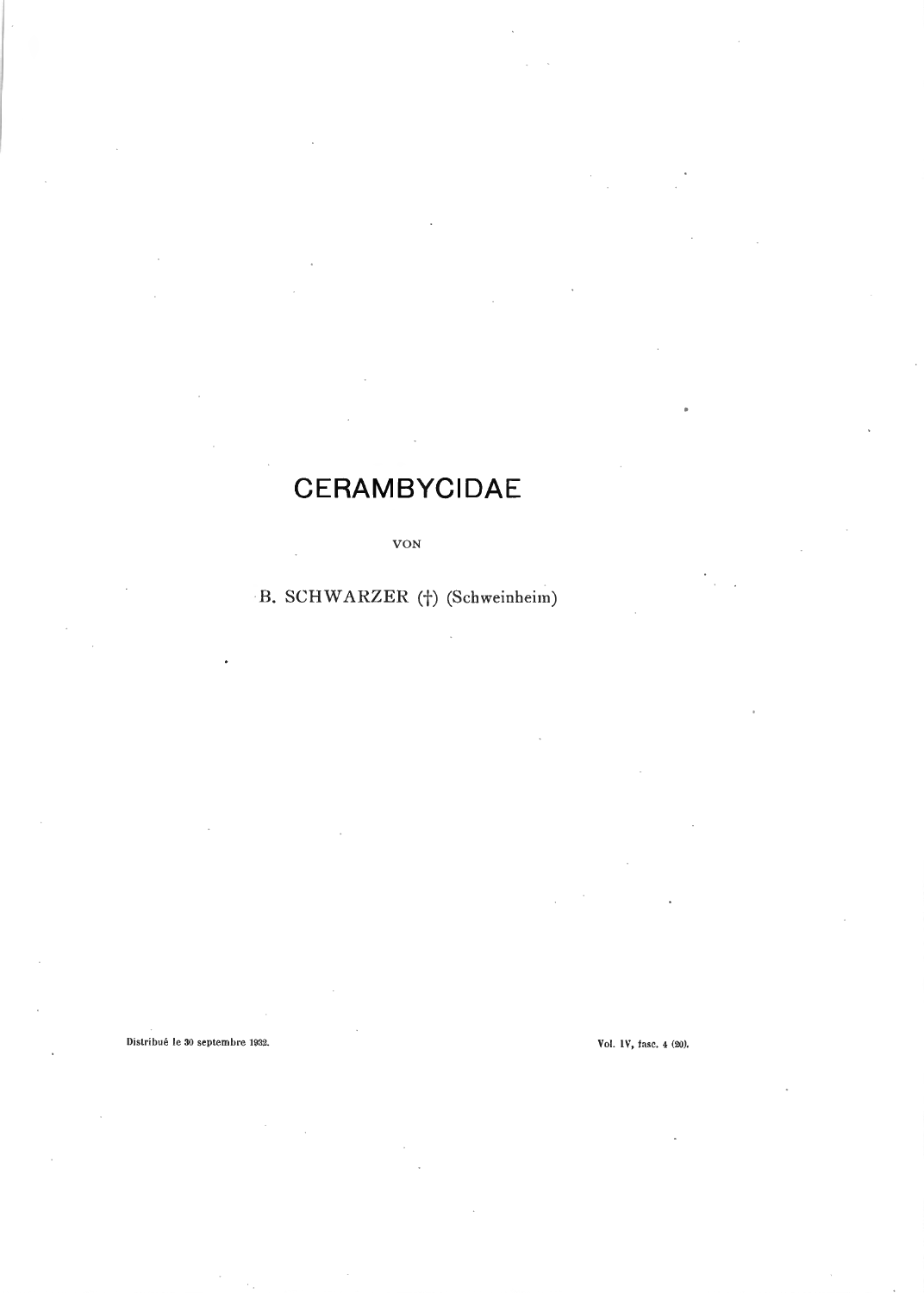$\label{eq:2.1} \frac{1}{\sqrt{2}}\int_{\mathbb{R}^3}\frac{1}{\sqrt{2}}\left(\frac{1}{\sqrt{2}}\int_{\mathbb{R}^3}\frac{1}{\sqrt{2}}\left(\frac{1}{\sqrt{2}}\int_{\mathbb{R}^3}\frac{1}{\sqrt{2}}\left(\frac{1}{\sqrt{2}}\int_{\mathbb{R}^3}\frac{1}{\sqrt{2}}\right)\frac{1}{\sqrt{2}}\right)\frac{1}{\sqrt{2}}\right)=\frac{1}{2}\int_{\mathbb{R}^3}\frac{1}{\sqrt{2}}\int_{\mathbb{R}^3}\frac{1}{\sqrt{2}}\left(\frac{1$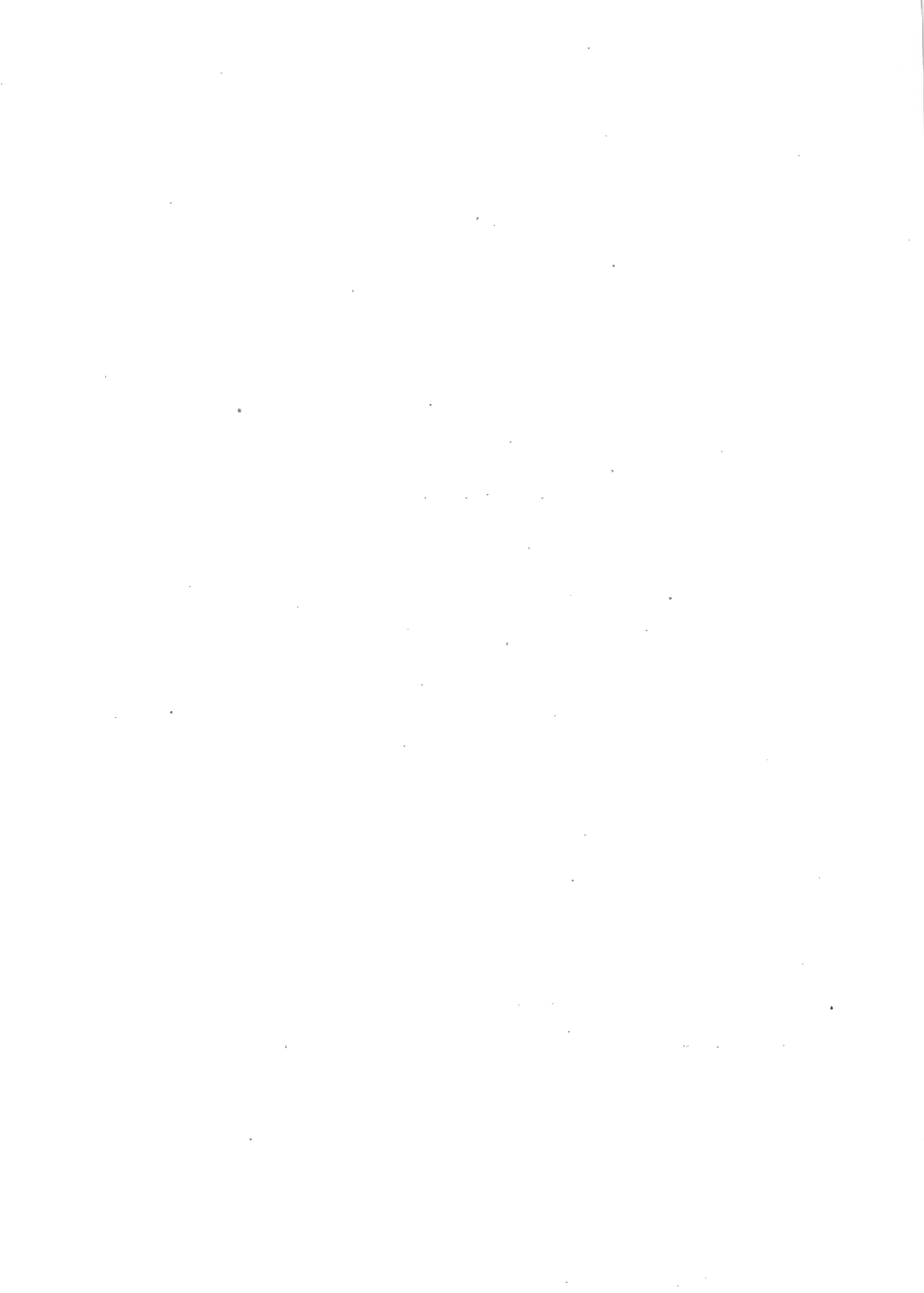# **CERAMBYCIDAE**

VON

D. SCHWARZER (f) (Schweinheim)

## PRIONINAE.

Aegosoma gigantea Lansb. <sup>1</sup> Ç, Boer Ni Melitang (Sumatra).

## CERAMBYCINAE.

Xyslrocera globosa Ol. 2 Ex., Sumatra.

Oplatocera callidioides WHITE. 1  $\sigma$ , Takengon (Sumatra).

Beschreibung und Abbildung dieser seltenen Art passen sehr gut, somit kommt sie auch in Sumatra vor.

Sotira flexuosa PASC. ? oder nov. spec., 1 Ex., Angi Gita (New Guinea).

Dieses Stiick ist vorerst nicht sicher zu deuten.

Ceresium diversum Pasc. <sup>1</sup> Ex., Bireun (Sumatra).

Ceresium raripilum Newm. 1 Ex., Sumatra.

Hexamitodera semivelutina HELLER.  $1 \, 9$ , Tondano-Menado (Celebes), leg. Van Braekel.

Chloridolum klaësi RITS. 1 Ex., Sumatra.

Chloridolum promissum Pasc. <sup>2</sup> Ex., Celebes-Menado, leg. Van Braekel.

Chlorophorus annularis F. <sup>1</sup> Ex., Buitenzorg (Java); 7 Ex., Celebes-Menado, leg. Van Braekel; <sup>1</sup> Ex., Sakoemi (Neu Guinea).

Epipedocera abdominalis BATES. 1 Ex., Bireun-Takengon (Sumatra).

Purpuricenus sanguinolentus OL. 1 Ex., Kandy (Ceylan).

### LAMIINAE.

Leprodera elongata TH. 1 ♂, Tandjong-Kelong (Sumatra). Anhammus regularis Aur. <sup>1</sup> Ex., fort de Kock (Sumatra).